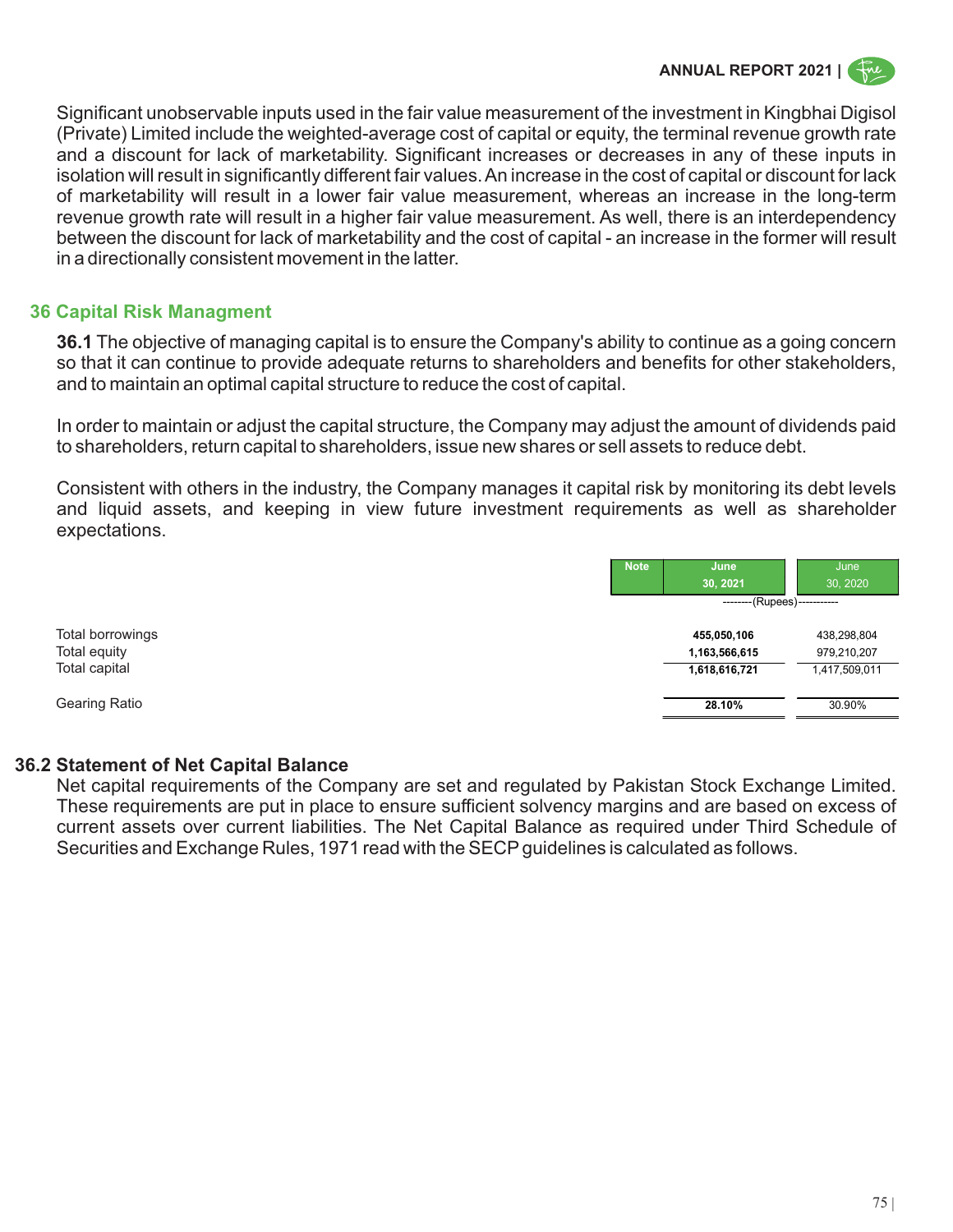

| А.           | <b>Description of Current Assets</b>                                | <b>Basis of Accounting</b>                                           | <b>Note</b> | Amount<br>(Rupees)                           |
|--------------|---------------------------------------------------------------------|----------------------------------------------------------------------|-------------|----------------------------------------------|
| 1            | Cash in hand and cash at bank                                       | As per book value.                                                   | 2           | 230,777,747                                  |
| $\mathbf{2}$ | <b>Margin deposits</b>                                              |                                                                      |             | 98,188,710                                   |
| 3            | <b>Trade receivables</b><br>Less: Outstanding for more than 14 days | Book value less those overdue for more than 14 days.                 |             | 322,176,502<br>(307, 103, 660)<br>15,072,842 |
| 4            | Investment in listed securities in the name of<br>company           | Securities on the Exposure list to Market less 15 %<br>discount.     | 3           | 118,193,110                                  |
| 5            | Securities purchased for client                                     |                                                                      |             | 24,766,029                                   |
| В.           | <b>Description of Current Liabilities</b>                           |                                                                      |             | 486,998,438                                  |
| 1            | <b>Trade payables</b><br>Less: Overdue more than 30 days            | Book value less those overdue for more than 30 days.                 |             | 184,794,423<br>(79, 559, 159)<br>105,235,264 |
| $\mathbf{2}$ | <b>Other liabilities</b>                                            | As classified under the Generally Accepted<br>Accounting Principles. | 4           | 176,568,332<br>79,559,159<br>256, 127, 491   |
|              | <b>NET CAPITAL BALANCE</b>                                          |                                                                      |             | 125,635,683                                  |

### **1. BASIS OF ACCOUNTING**

This statement of Net Capital Balance has been prepared in accordance with the requirement of Third Schedule read with rule 2(d) of Securities and Exchange Commission Rules 1971, clauses 6(3) and 6(4) of the Securities Broker (Licensing and Operations) Regulation 2016 and related clarification and guidelines issued by the Securities and Exchange Commission of Pakistan.